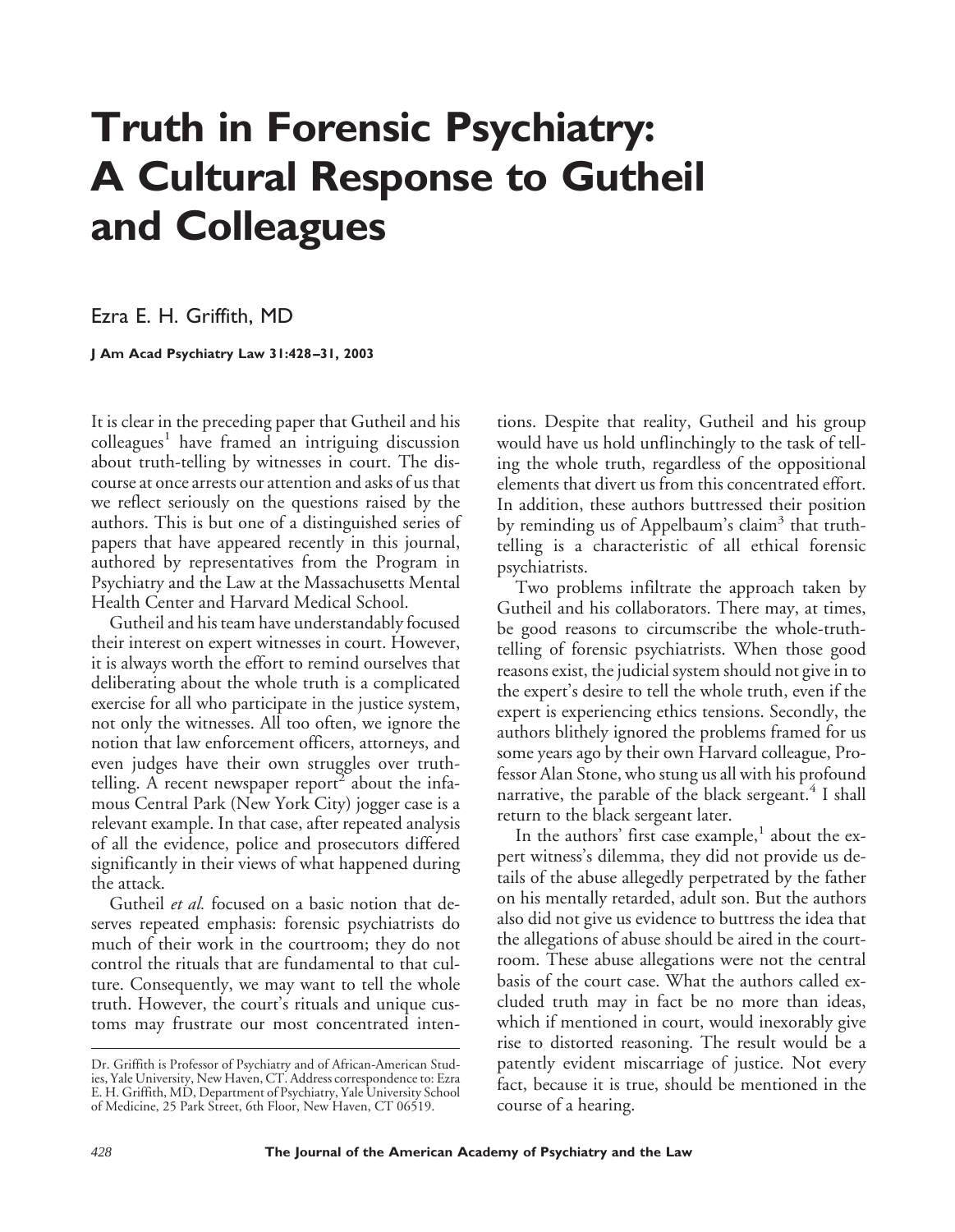The authors' second example<sup>1</sup> also deserves more scrutiny than they gave it. The judge apparently excluded testimony from a psychiatrist that represented details of the story presented by a social worker to the psychiatrist. In other words, the social worker was recounting to the psychiatrist information the social worker had gleaned from third-party bystanders. It is one thing to argue in judicial parlance that the psychiatrist should be permitted, under an exception to hearsay rules, to testify about what the social worker had told the psychiatrist. However, it is quite another thing for Gutheil and his colleagues to argue that the psychiatrist was telling the truth. This doctor was asserting to be fact and truth a part of the story of which only the social worker was legitimately cognizant. There may be good reasons for psychiatrists to accept as truthful what colleague social workers say. We do it all the time. That is not quite the same as arguing in court that we know the social worker's statements to be true.

Consequently, Gutheil *et al.* deserve only a modicum of sympathy when they argue, with self-serving wistfulness, that these examples demonstrated how the psychiatrist was permitted to "testify about a partial truth." In the first example, the excluded material could have brought dishonor on the judicial process. In the second example, the psychiatrist may have believed that his colleague-social worker was truthful. However, he could not have known it.

In the authors' third example, $<sup>1</sup>$  the psychiatrist</sup> apparently obtained information for use at a commitment hearing. However, the court would permit testimony only about information obtained after the patient was given a nonconfidentiality warning. The psychiatrist in this example was prevented from discussion of information obtained infelicitously. The fruit was tainted. This leads us to the philosophical tangent of exploring whether tainted truth is, in a judicial sense, really truth. At any rate, if the psychiatrist was left in this example to testify only about half-truth, it was certainly his fault.

Examples 4 and 5 in the article<sup>1</sup> spoke eloquently about the problem of distorting truth in the courtroom. The authors emphasized plainly enough what I consider to be a major problem in the adversarial system. It is that the attorneys are there in court to weave a story of their own creation. Once the expert gives testimony that diverges from the attorneys' version of the story, then the expert can expect to undergo pressure that will serve to bring the expert's testimony into line with the version being touted by the questioning attorney. Expert witnesses should therefore be rarely surprised by these attorney efforts to distort the experts' truth. Indeed, I suspect that what bothers experts the most when faced with these efforts to distort their truth is that their desire to be effective witnesses is being meddled with. Gutheil *et al.* suggested that the tension for a psychiatrist results from simultaneously attempting to be effective and ethical. Stone (Ref. 4, p 72) noted that the tension was between being partisan and being ethical.

I return now to Stone's parable of the black sergeant.<sup>4</sup> In that story, Stone recounted his experience of entering the courtroom and diligently telling the truth about a black soldier's theft of a deodorant stick from the post exchange. The Army authorities also found other stolen articles, like blankets and uniforms, at the soldier's home. Stone uncovered a story about the black sergeant that demonstrated how the sergeant had become progressively bitter over what racism had done to his life. The sergeant eventually felt justified in taking the property. After doing his duty as a forensic psychiatrist, Stone was flabbergasted to witness the result. The unfortunate sergeant was sentenced to five years at hard labor, a punishment so harsh that it surpassed anything Stone could have imagined would meet the crime. So when Gutheil and his colleagues suggested that the expert witness should tell the truth and then rely "on the inherent safeguards of the legal system to achieve a just result," I cannot support their optimistic approach. We may not like the conclusion that Professor Stone reached when he chastised us and told us all to take our truth-telling stories outside the courtroom. And I for one do not agree with him on that point. Nevertheless, we should not ignore what Stone wanted us to grapple with: our truth-telling sometimes serves no beneficent purpose because the judicial system will not have it so. I assume that is what Stone meant when he stated, "The Army was determined to court-martial the sergeant" (Ref. 4, p 254).

Sometimes, we may be vibrant participants in a process that intends, from the beginning, to pursue an unjust result. When that is the case, I believe the real ethics dilemma is not in telling the whole truth, but in pretending that the expert's hands remain clean even though the expert has just participated in a process that is unjust and destructive. That is why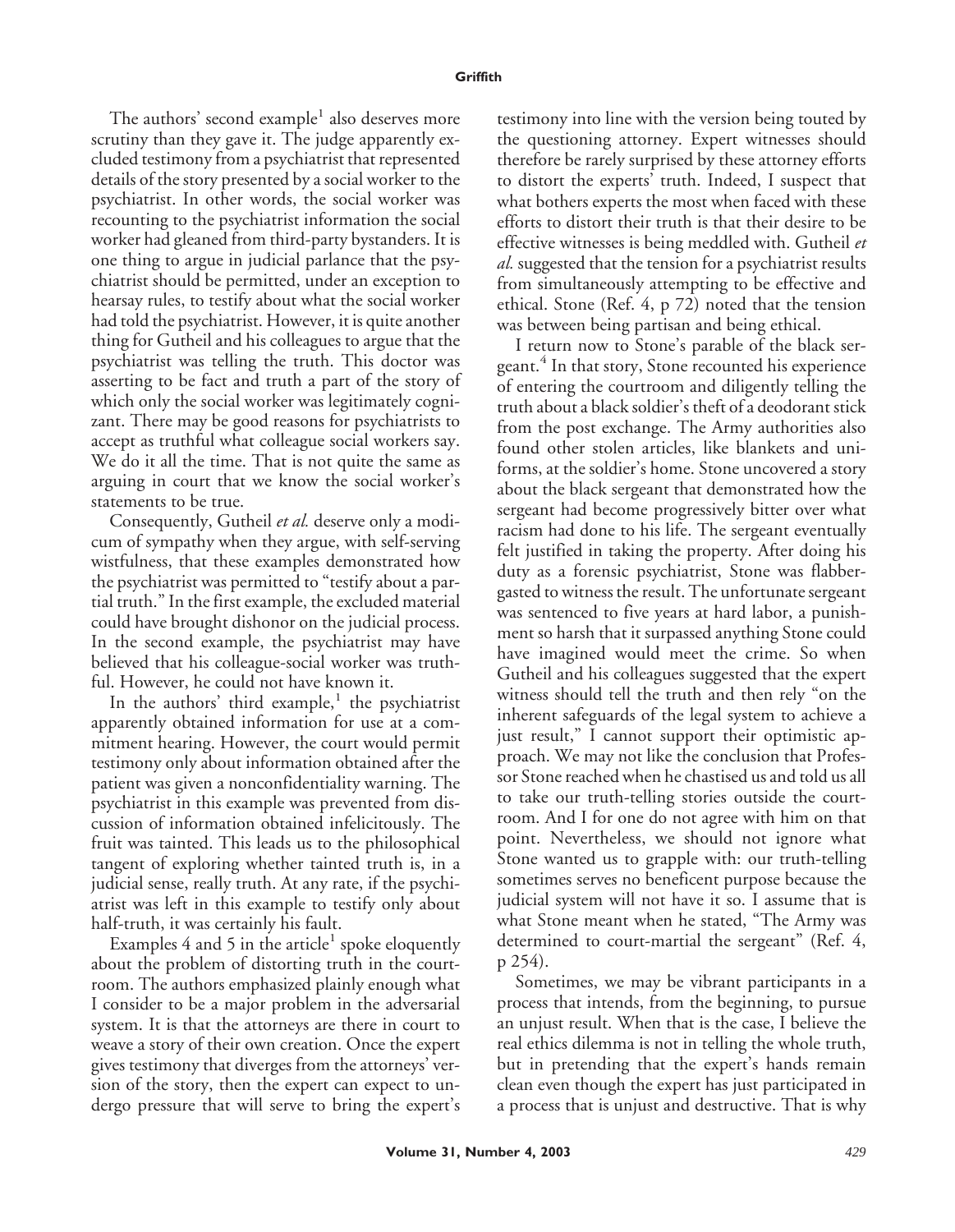for me, truth-telling may at times be an exercise in obfuscation.

Experts from dominant ethnic groups in the United States have the luxury of pursuing truthtelling while being inattentive to the ultimate results of their participation in court. But I urge my colleagues from nondominant ethnic groups to remain sharply aware of what the leaders of the court process intend. This awareness may be useful when one works either for the prosecution or the defense. The point is to make a serious effort to understand whether the lawyer really wishes to learn the truth and intends to employ it in the interest of justice. When, for example, a prosecutor who wishes to engage my services makes clear that he intends to proceed with his case unchanged regardless of my findings, I think long and hard about participating in the case. I do not simply accept the possibility, as advocated by Gutheil and colleagues, that the legal process may fail the end of achieving a just result. When the prosecutor tells me squarely that he intends not to pursue justice, but to punish the black defendant at any cost, then I think about whether I wish to help that particular prosecutor succeed in his avowed objective.

Gutheil and his collaborators have written an insightful and thoughtful article about the quandaries that attend our work as forensic psychiatrists. They are right to force us into reflection about the work we do, as some of us are so contented that we worry no longer about improving the quality of our contribution to the marketplace of psychiatry and the law.

However, at the same time that they invited inquiry and contemplation, Gutheil and colleagues seemed less assertive in suggesting that experts could usefully think about ways to have an impact on the rituals that control our efforts at truth-telling. The adversarial system may indeed not be the best way to frame the truth for a jury. So in important cases, experts might consider using a consensus panel to report the accumulated psychiatric data. Obviously, this methodology would be fiscally costly. But we need first to determine whether there are ways of doing our work that might immunize us against the pressures of the adversarial system.

Lawyers and judges are concerned about their own participation in court rituals.<sup>5</sup> Even juries want to be thoughtful and meaningful about the role they play.<sup>6</sup> So, we experts have to find ways to have an impact on deliberative justice. There is now substantial scholarly literature on the problem of leaving the judicial system alone and unsullied by any element of culture.<sup>7</sup> Psychiatry experts play a pointless game when they pretend that they can just deliver their truth in court and then show the court their backs. This is what Crenshaw calls "dominant mode 'perspectivelessness'," <sup>8</sup> a pretense by dominant group members to be objective and neutral while they embody an analytical stance that buttresses the specific cultural and political characteristics of the dominant group.

Appelbaum's call for truth-telling is empty if the legal system achieves no just result. Telling truth for the sake of telling truth is an adaptation of the credo that pushes art for the sake of art. I remind my colleagues once again that we need to free ourselves from "reflexive obedience to familiar signals." <sup>9</sup> I for one cannot pat myself on the back when I tell the truth in court and the end is unjust. I will not twist my testimony to help the defendant. But I am not pleased when I have participated in a ritual that pretends to serve justice and mocks justice and fairness all the way. What I want from the scholarly group at the Massachusetts Mental Health Center is help in forging a way to couch our truth-telling in a broader, culture-based fabric of ethics.<sup>10</sup> This is also a recapitulation of my argument that in this day and age, forensic psychiatrists, too, have a duty to be culturally connected.<sup>11</sup> Advocacy of principles in a context that may be blatantly and arrogantly punitive to nondominant group members is problematic. Let us tell the truth. But let us also be concerned about telling the truth in processes that may be unfair.

One final point deserves mention. Our discourse on ethics in forensic psychiatry fails to consider the dynamic nature of our development as experts in the field. So when colleagues advocate the prized objective of truth-telling, they should also consider that maturation as experts may well teach us that other objectives deserve equally serious consideration. These objectives may derive from our individual responses to sociocultural pressures and circumstances. The nondominant forensic specialist caught up in the personal effort of solidifying his ethnic identity attitudes may come late to the recognition that truthtelling in the court context is no more important than making sure his work efforts do not facilitate gratuitously or contribute unfairly to the humiliation of other members of the expert's nondominant group.